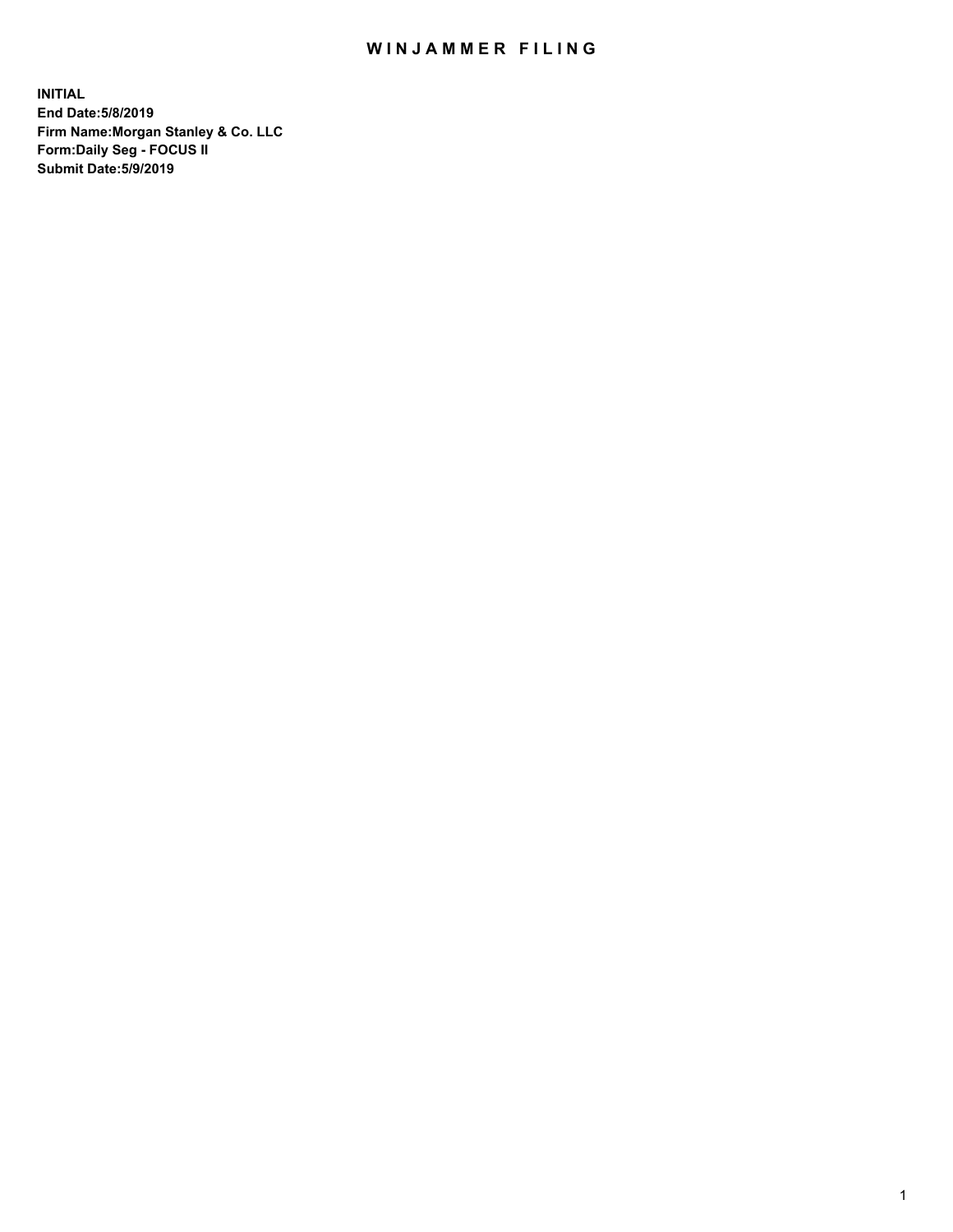**INITIAL End Date:5/8/2019 Firm Name:Morgan Stanley & Co. LLC Form:Daily Seg - FOCUS II Submit Date:5/9/2019 Daily Segregation - Cover Page**

| Name of Company                                                                                                                                                                                                                                                                                                                | Morgan Stanley & Co. LLC                                    |
|--------------------------------------------------------------------------------------------------------------------------------------------------------------------------------------------------------------------------------------------------------------------------------------------------------------------------------|-------------------------------------------------------------|
| <b>Contact Name</b>                                                                                                                                                                                                                                                                                                            | <b>Ikram Shah</b>                                           |
| <b>Contact Phone Number</b>                                                                                                                                                                                                                                                                                                    | 212-276-0963                                                |
| <b>Contact Email Address</b>                                                                                                                                                                                                                                                                                                   | Ikram.shah@morganstanley.com                                |
| FCM's Customer Segregated Funds Residual Interest Target (choose one):<br>a. Minimum dollar amount: ; or<br>b. Minimum percentage of customer segregated funds required:% ; or<br>c. Dollar amount range between: and; or<br>d. Percentage range of customer segregated funds required between:% and%.                         | 235,000,000<br><u>0</u><br>00<br>0 <sub>0</sub>             |
| FCM's Customer Secured Amount Funds Residual Interest Target (choose one):<br>a. Minimum dollar amount: ; or<br>b. Minimum percentage of customer secured funds required:%; or<br>c. Dollar amount range between: and; or<br>d. Percentage range of customer secured funds required between:% and%.                            | 140,000,000<br><u>0</u><br>0 <sub>0</sub><br>0 <sub>0</sub> |
| FCM's Cleared Swaps Customer Collateral Residual Interest Target (choose one):<br>a. Minimum dollar amount: ; or<br>b. Minimum percentage of cleared swaps customer collateral required:% ; or<br>c. Dollar amount range between: and; or<br>d. Percentage range of cleared swaps customer collateral required between:% and%. | 92,000,000<br><u>0</u><br>0 Q<br>0 <sub>0</sub>             |

Attach supporting documents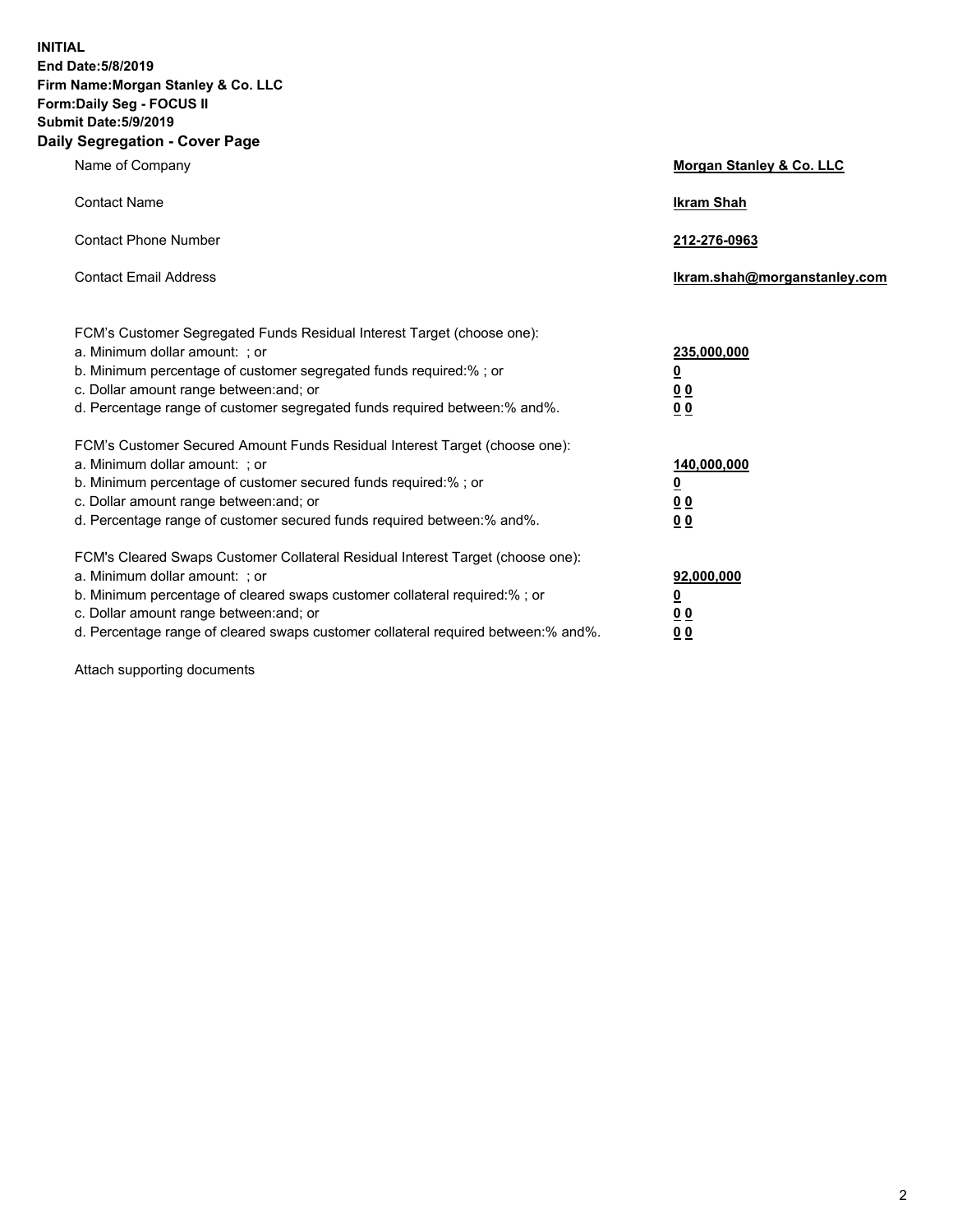## **INITIAL End Date:5/8/2019 Firm Name:Morgan Stanley & Co. LLC Form:Daily Seg - FOCUS II Submit Date:5/9/2019 Daily Segregation - Secured Amounts** Foreign Futures and Foreign Options Secured Amounts Amount required to be set aside pursuant to law, rule or regulation of a foreign government or a rule of a self-regulatory organization authorized thereunder 1. Net ledger balance - Foreign Futures and Foreign Option Trading - All Customers A. Cash **3,318,818,265** [7315] B. Securities (at market) **2,297,251,230** [7317] 2. Net unrealized profit (loss) in open futures contracts traded on a foreign board of trade **-244,339,440** [7325] 3. Exchange traded options a. Market value of open option contracts purchased on a foreign board of trade **15,233,881** [7335] b. Market value of open contracts granted (sold) on a foreign board of trade **-10,911,475** [7337] 4. Net equity (deficit) (add lines 1. 2. and 3.) **5,376,052,461** [7345] 5. Account liquidating to a deficit and account with a debit balances - gross amount **117,667,026** [7351] Less: amount offset by customer owned securities **-116,833,561** [7352] **833,465** [7354] 6. Amount required to be set aside as the secured amount - Net Liquidating Equity Method (add lines 4 and 5) 7. Greater of amount required to be set aside pursuant to foreign jurisdiction (above) or line 6. FUNDS DEPOSITED IN SEPARATE REGULATION 30.7 ACCOUNTS 1. Cash in banks A. Banks located in the United States **437,643,750** [7500] B. Other banks qualified under Regulation 30.7 **472,600,673** [7520] **910,244,423** 2. Securities A. In safekeeping with banks located in the United States **437,557,136** [7540] B. In safekeeping with other banks qualified under Regulation 30.7 **0** [7560] **437,557,136** [7570] 3. Equities with registered futures commission merchants A. Cash **7,203,900** [7580] B. Securities **0** [7590] C. Unrealized gain (loss) on open futures contracts **-1,131,977** [7600] D. Value of long option contracts **0** [7610] E. Value of short option contracts **0** [7615] **6,071,923** [7620] 4. Amounts held by clearing organizations of foreign boards of trade A. Cash **0** [7640] B. Securities **0** [7650] C. Amount due to (from) clearing organization - daily variation **0** [7660] D. Value of long option contracts **0** [7670] E. Value of short option contracts **0** [7675] **0** [7680] 5. Amounts held by members of foreign boards of trade

- -
	-
	- C. Unrealized gain (loss) on open futures contracts **-243,207,464** [7720]
	- D. Value of long option contracts **15,233,881** [7730]
	-
- 6. Amounts with other depositories designated by a foreign board of trade **0** [7760]
- 7. Segregated funds on hand **0** [7765]
- 8. Total funds in separate section 30.7 accounts **5,566,058,445** [7770]
- 9. Excess (deficiency) Set Aside for Secured Amount (subtract line 7 Secured Statement Page 1 from Line 8)
- 10. Management Target Amount for Excess funds in separate section 30.7 accounts **140,000,000** [7780]
- 11. Excess (deficiency) funds in separate 30.7 accounts over (under) Management Target **49,172,519** [7785]

**0** [7305]

**5,376,885,926** [7355]

## **5,376,885,926** [7360]

[7530]

 A. Cash **2,591,375,927** [7700] B. Securities **1,859,694,094** [7710] E. Value of short option contracts **-10,911,475** [7735] **4,212,184,963** [7740] **189,172,519** [7380]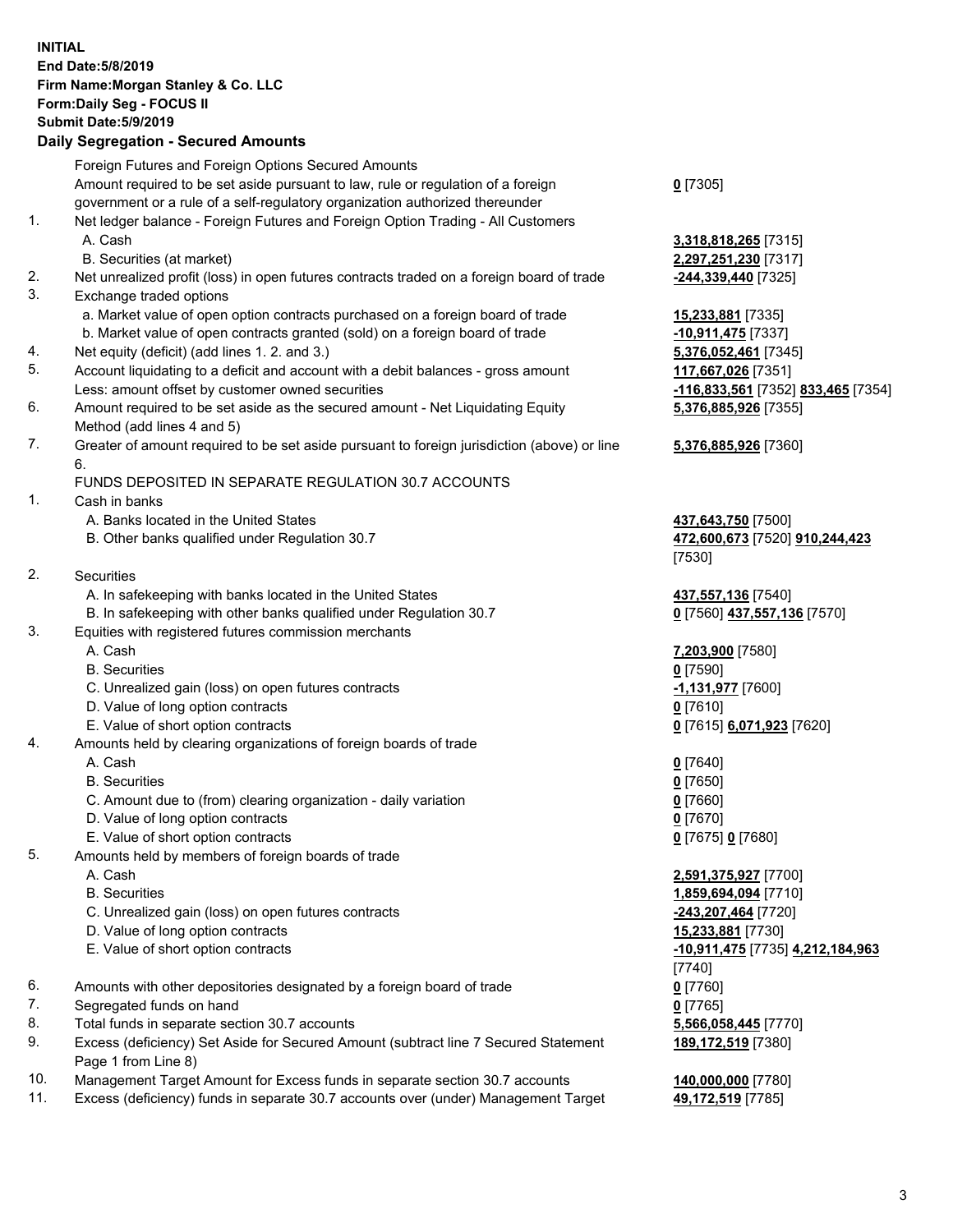|            | <b>INITIAL</b>                                                                      |                                    |
|------------|-------------------------------------------------------------------------------------|------------------------------------|
|            | End Date: 5/8/2019                                                                  |                                    |
|            | Firm Name: Morgan Stanley & Co. LLC                                                 |                                    |
|            | Form: Daily Seg - FOCUS II                                                          |                                    |
|            | <b>Submit Date: 5/9/2019</b>                                                        |                                    |
|            | Daily Segregation - Segregation Statement                                           |                                    |
|            | SEGREGATION REQUIREMENTS(Section 4d(2) of the CEAct)                                |                                    |
| 1.         | Net ledger balance                                                                  |                                    |
|            | A. Cash                                                                             | 8,516,114,188 [7010]               |
|            | B. Securities (at market)                                                           | 6,234,940,375 [7020]               |
| 2.         | Net unrealized profit (loss) in open futures contracts traded on a contract market  | 1,083,767,832 [7030]               |
| 3.         | Exchange traded options                                                             |                                    |
|            | A. Add market value of open option contracts purchased on a contract market         | 302,896,194 [7032]                 |
|            | B. Deduct market value of open option contracts granted (sold) on a contract market | -259,501,688 [7033]                |
| 4.         | Net equity (deficit) (add lines 1, 2 and 3)                                         | 15,878,216,901 [7040]              |
| 5.         | Accounts liquidating to a deficit and accounts with                                 |                                    |
|            | debit balances - gross amount                                                       | 325,232,112 [7045]                 |
|            | Less: amount offset by customer securities                                          | -324,636,363 [7047] 595,749 [7050] |
| 6.         | Amount required to be segregated (add lines 4 and 5)                                | 15,878,812,650 [7060]              |
|            | FUNDS IN SEGREGATED ACCOUNTS                                                        |                                    |
| 7.         | Deposited in segregated funds bank accounts                                         |                                    |
|            | A. Cash                                                                             | 4,055,804,650 [7070]               |
|            | B. Securities representing investments of customers' funds (at market)              | $0$ [7080]                         |
|            | C. Securities held for particular customers or option customers in lieu of cash (at | 483,843,580 [7090]                 |
|            | market)                                                                             |                                    |
| 8.         | Margins on deposit with derivatives clearing organizations of contract markets      |                                    |
|            | A. Cash                                                                             | 6,022,077,673 [7100]               |
|            | B. Securities representing investments of customers' funds (at market)              | $0$ [7110]                         |
|            | C. Securities held for particular customers or option customers in lieu of cash (at | 5,751,096,795 [7120]               |
|            | market)                                                                             |                                    |
| 9.         | Net settlement from (to) derivatives clearing organizations of contract markets     | -198,464,278 [7130]                |
| 10.        | Exchange traded options                                                             |                                    |
|            | A. Value of open long option contracts                                              | 302,896,194 [7132]                 |
|            | B. Value of open short option contracts                                             | -259,501,688 [7133]                |
| 11.        | Net equities with other FCMs                                                        |                                    |
|            | A. Net liquidating equity                                                           | 7,862,069 [7140]                   |
|            | B. Securities representing investments of customers' funds (at market)              | 0 [7160]                           |
|            | C. Securities held for particular customers or option customers in lieu of cash (at | $0$ [7170]                         |
|            | market)                                                                             |                                    |
| 12.        | Segregated funds on hand                                                            | $0$ [7150]                         |
| 13.<br>14. | Total amount in segregation (add lines 7 through 12)                                | 16,165,614,995 [7180]              |
| 15.        | Excess (deficiency) funds in segregation (subtract line 6 from line 13)             | 286,802,345 [7190]                 |
| 16.        | Management Target Amount for Excess funds in segregation                            | 235,000,000 [7194]                 |
|            | Excess (deficiency) funds in segregation over (under) Management Target Amount      | 51,802,345 [7198]                  |

16. Excess (deficiency) funds in segregation over (under) Management Target Amount Excess